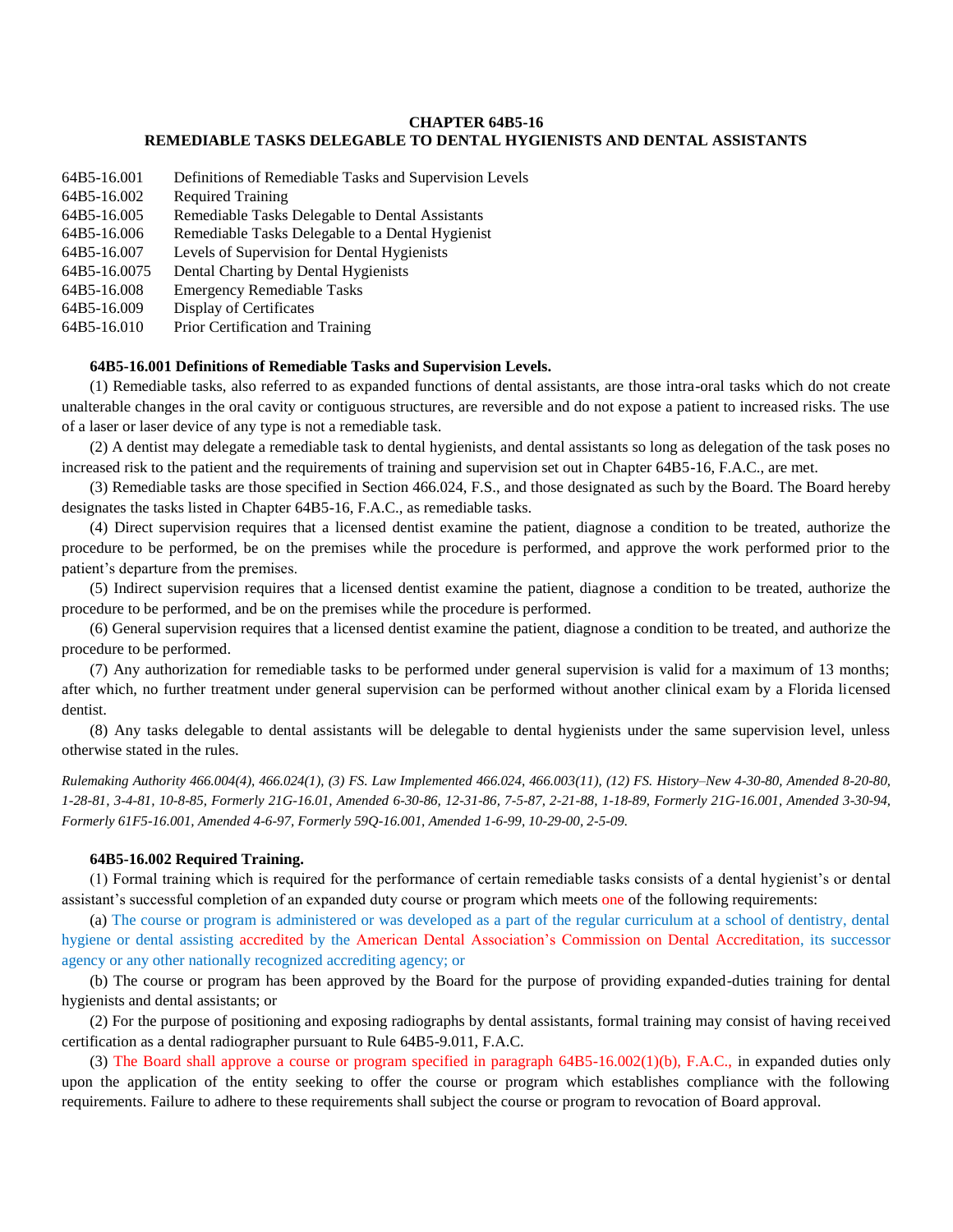(a) The course or program curriculum reflects appropriate didactic and clinical training in each remediable task which requires completion of Board-approved formal training and shall be designed to meet specifically stated educational objectives;

(b) Documentation of the training and experience of faculty members which establishes their qualifications to teach specified subject areas. Dentists and dental hygienists shall have a minimum of one year experience in expanded duty functions and expanded duty dental assistants shall have a minimum of 5 years of hands-on experience prior to approval. The student/teacher ratio shall not exceed one instructor to ten students. Applicants who have had a professional license revoked, suspended, or otherwise acted against, in Florida or in another jurisdiction, may be disqualified from participation as instructors;

(c) Submission of a detailed syllabus of the course or program which specifies the educational objectives for participants, the manner of achieving these specified objectives, including subject matter, hours of instruction and choice of instructional method (clinical or didactic) and the method of assessing a participant's performance. Any course offered shall also include instruction regarding sterilization and disinfection procedures as stated in Rule Chapter 64B5-25, F.A.C., and instruction in the dental practice act and administrative code as it relates to dental auxiliaries.

(d) The course or program requires participants to pass clinical or written examinations which adequately test competency in each subject area. Participants must obtain a score of at least 75% out of a possible score of 100%. The choice of a clinical or written examination shall be based on the specified objectives for each subject area; and

(e) Each participant who successfully completes the course or program is issued a certificate which contains the following information: name of course or program sponsor; title of course; date course offered; number of hours of instruction; participant's name; signature authorized by the sponsor which attests to the certificate's validity; and a list of all remediable tasks in which the participant has received formal training.

(f) Any clinical course in which patients are treated during instruction must be supervised by a dentist licensed pursuant to Chapter 466, F.S.

(g) Facilities and equipment for each course in which patients are treated during instruction shall be adequate for the subject matter and method of instruction.

(4) On-the-job training required for the performance of certain remediable tasks consists of training in those tasks by a licensed dentist who assumes full responsibility for assuring that the dental hygienist or dental assistant has completed hands-on training in order that he/she is competent to perform the tasks.

*Rulemaking Authority 466.004, 466.024 FS. Law Implemented 466.023, 466.024 FS. History–New 4-30-80, Amended 8-20-80, 1-28-81, 3-4-81, 4- 20-81, Formerly 21G-16.02, Amended 6-30-86, 12-31-86, 7-5-87, 2-21-88, 7-12-88, 1-18-89, 11-16-89, Formerly 21G-16.002, 61F5-16.002, Amended 6-12-97, Formerly 59Q-16.002, Amended 1-29-07, 4-27-09, 11-16-11, 5-2-12.*

#### **64B5-16.005 Remediable Tasks Delegable to Dental Assistants.**

(1) The following remediable tasks may be performed by a dental assistant who has received formal training and who performs the tasks under direct supervision:

(a) Placing or removing temporary restorations with non-mechanical hand instruments only;

(b) Polishing dental restorations of the teeth when not for the purpose of changing the existing contour of the tooth and only with the following instruments used with appropriate polishing materials – burnishers, slow-speed hand pieces, rubber cups, and bristle brushes;

(c) Polishing clinical crowns when not for the purpose of changing the existing contour of the tooth and only with the following instruments used with appropriate polishing materials – slow-speed hand pieces, rubber cups, bristle brushes and porte polishers;

(d) Removing excess cement from dental restorations and appliances with non-mechanical hand instruments only;

(e) Cementing temporary crowns and bridges with temporary cement;

(f) Monitor the administration of the nitrous-oxide oxygen making adjustments only during this administration and turning it off at the completion of the dental procedure;

(g) Selecting and pre-sizing orthodontic bands, including the selection of the proper size band for a tooth to be banded which does not include or involve any adapting, contouring, trimming or otherwise modifying the band material such that it would constitute fitting the band;

(h) Selecting and pre-sizing archwires prescribed by the patient's dentist so long as the dentist makes all final adjustments to bend, arch form determination, and symmetry prior to final placement;

(i) Selecting prescribed extra-oral appliances by pre-selection or pre-measurement which does not include final fit adjustment;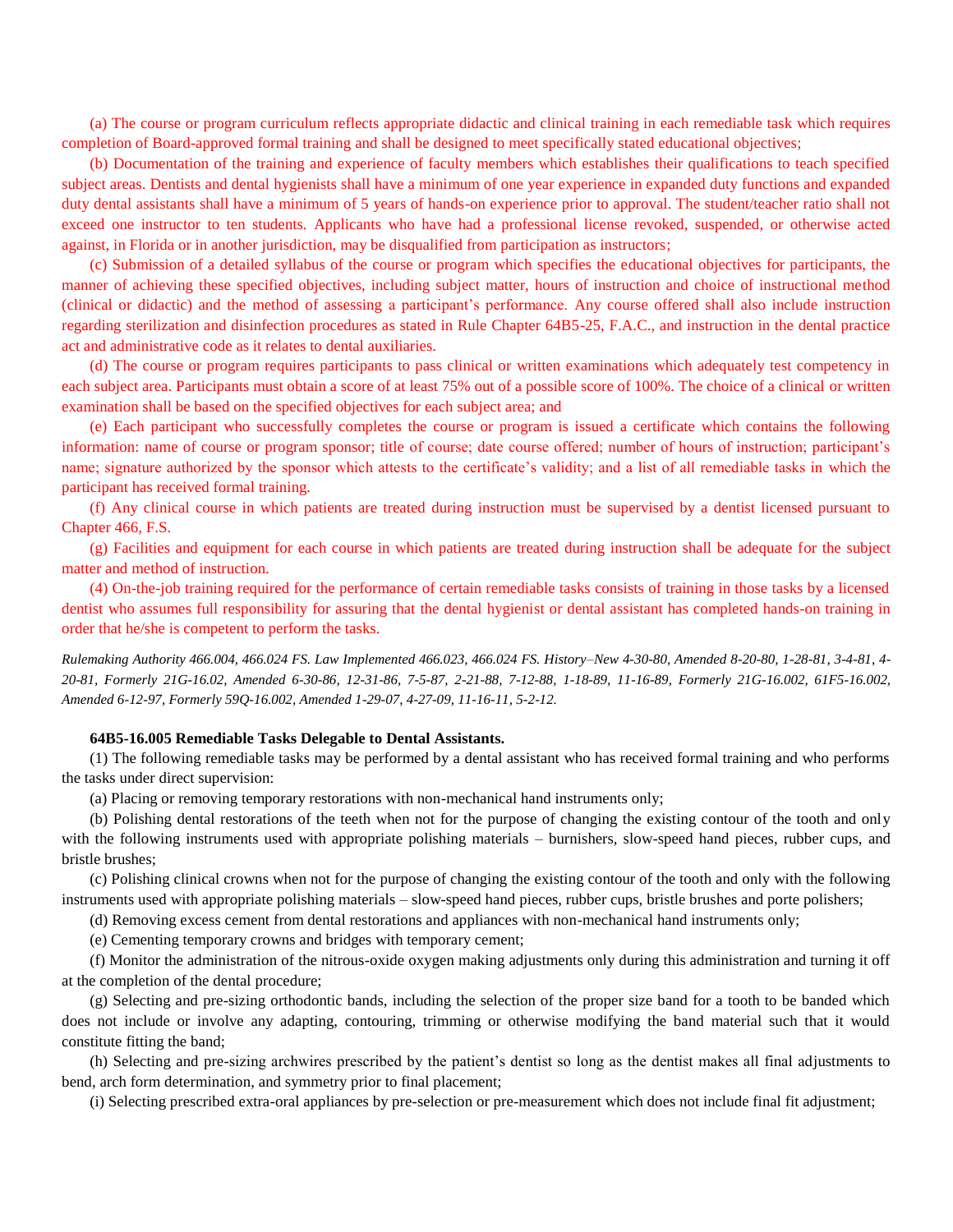(j) Preparing a tooth surface by applying conditioning agents for orthodontic appliances by conditioning or placing of sealant materials which does not include placing brackets;

(k) Using appropriate implements for preliminary charting of existing restorations and missing teeth and a visual assessment of existing oral conditions;

(l) Fabricating temporary crowns or bridges intra-orally which shall not include any adjustment of occlusion to the appliance or existing dentition; and

(m) Packing and removing retraction cord, so long as it does not contain vasoactive chemicals and is used solely for restorative dental procedures;

(n) Removing and recementing properly contoured and fitting loose bands that are not permanently attached to any appliance.

(o) Inserting or removing dressings from alveolar sockets in post-operative osteitis when the patient is uncomfortable due to the loss of a dressing from an alveolar socket in a diagnosed case of post-operative osteitis;

(p) Making impressions for study casts which are being made for the purpose of fabricating orthodontic retainers;

(q) Taking of impressions for and delivery of at-home bleaching trays.

(r) Taking impressions for passive appliance, occlusal guards, space maintainers and protective mouth guards;

(2) The following remediable tasks may be performed by a dental assistant who has received formal training and who performs the tasks under indirect supervision:

(a) Making impressions for study casts which are not being made for the purpose of fabricating any intra-oral appliances, restorations or orthodontic appliances;

(b) Making impressions to be used for creating opposing models or the fabrication of bleaching stents and surgical stents to be used for the purpose of providing palatal coverage as well as impressions used for fabrication of topical fluoride trays for home application;

(c) Placing periodontal dressings;

(d) Removing periodontal or surgical dressings;

(e) Placing or removing rubber dams;

(f) Placing or removing matrices;

(g) Applying cavity liners, varnishes or bases;

(h) Applying topical fluorides which are approved by the American Dental Association or the Food and Drug Administration, including the use of fluoride varnishes; and

(i) Positioning and exposing dental and carpal radiographic film and sensors;

(j) Applying sealants;

(k) Placing or removing prescribed pre-treatment separators;

(l) Securing or unsecuring an archwire by attaching or removing the fastening device; and

(m) Removing sutures.

(3) The following remediable tasks may be performed by a dental assistant who has received on-the-job training and who performs the tasks under direct supervision:

(a) Applying topical anesthetics and anti-inflammatory agents which are not applied by aerosol or jet spray and;

(b) Changing of bleach pellets in the internal bleaching process of non-vital, endodontically treated teeth after the placement of a rubber dam. A dental assistant may not make initial access preparation.

(4) The following remediable tasks may be performed by a dental assistant who has received on-the-job training and who performs the tasks under indirect supervision:

(a) Retraction of lips, cheeks and tongue;

(b) Irrigation and evacuation of debris not to include endodontic irrigation;

(c) Placement and removal of cotton rolls; and

(d) Taking and recording a patient's blood pressure, pulse rate, respiration rate, case history and oral temperature.

(e) Removing excess cement from orthodontic appliances with non-mechanical hand instruments only.

(5) The following remediable tasks may be performed by a dental assistant who has received on-the-job training and who performs the tasks under general supervision:

(a) Instructing patients in oral hygiene care and supervising oral hygiene care.

(b) Provide educational programs, faculty or staff programs, and other educational services which do not involve diagnosis or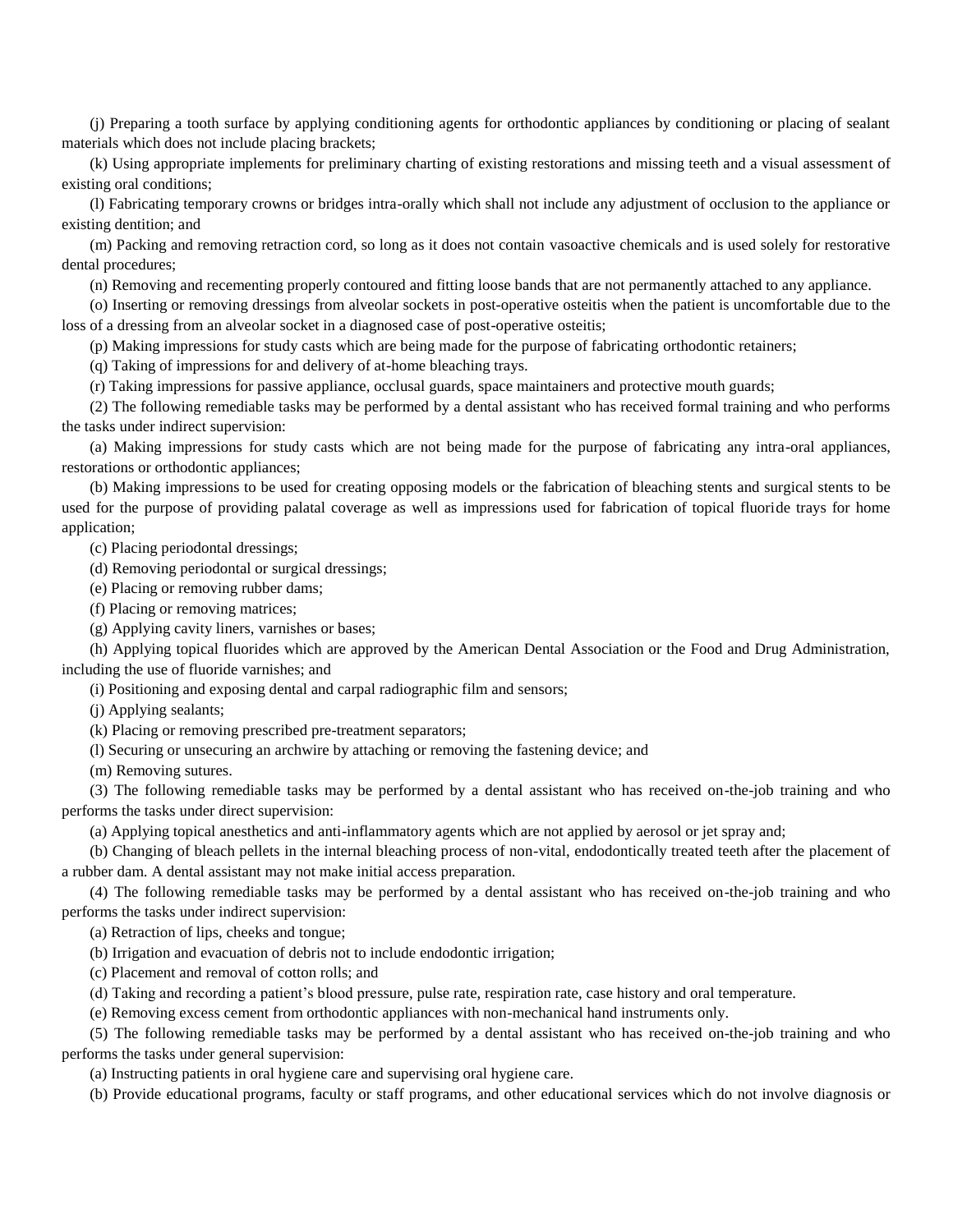treatment of dental conditions.

(c) Fabricating temporary crowns or bridges in a laboratory.

*Rulemaking Authority 466.004(4), 466.024(3) FS. Law Implemented 466.024 FS. History–New 1-18-89, Amended 11-16-89, 3-25-90, 9-5-91, 2-1- 93, Formerly 21G-16.005, Amended 3-30-94, Formerly 61F5-16.005, Amended 1-9-95, 9-27-95, 6-12-97, Formerly 59Q-16.005, Amended 1-8-01, 4-22-03, 7-13-05, 3-24-08.*

## **64B5-16.006 Remediable Tasks Delegable to a Dental Hygienist.**

(1) The following remediable tasks may be performed by a dental hygienist who has received formal training and who performs the tasks under direct supervision:

(a) Fabricating temporary crowns or bridges intra-orally which shall not include any adjustment of occlusion to the appliance or existing dentition;

(b) Selecting and pre-sizing orthodontic bands, including the selection of the proper size band for a tooth to be banded which does not include or involve any adapting, contouring, trimming or cementing or otherwise modifying the band material such that it would constitute fitting the band;

(c) Selecting and pre-sizing archwires prescribed by the patient's dentist so long as the dentist makes all final adjustments to bend, arch form determination, and symmetry prior to final placement;

(d) Selecting prescribed extra-oral appliances by pre-selection or pre-measurement which does not include final fit adjustment;

(e) Preparing a tooth surface by applying conditioning agents for orthodontic appliances by conditioning or placing of sealant materials which does not include placing brackets;

(f) Packing and removing retraction cord, so long as it does not contain vasoactive chemicals and is used solely for restorative dental procedures;

(g) Removing and re-cementing properly contoured and fitting loose bands that are not permanently attached to any appliance;

(h) Inserting or removing dressings from alveolar sockets in post-operative osteitis when the patient is uncomfortable due to the loss of a dressing from an alveolar socket in diagnosed cases of post-operative osteitis; and

(i) Apply bleaching solution, activate light source, monitor and remove in-office bleaching materials.

(2) The following remediable tasks may be performed by a dental hygienist who has received training in these procedures in pre-licensure education or who has received formal training and who performs the tasks under indirect supervision:

(a) Placing or removing rubber dams;

(b) Placing or removing matrices;

(c) Applying cavity liners, varnishes or bases;

(d) Making impressions for study casts which are not being made for the purpose of fabricating any intra-oral appliances, restorations or orthodontic appliances;

(e) Making impressions to be used for creating opposing models or the fabrication of bleaching stents and surgical stents to be used for the purpose of providing palatal coverage as well as impressions used for fabrication of topical fluoride trays for home application;

(f) Placing subgingival resorbable chlorhexidine, doxycycline hyclate, or minocycline hydrochloride;

(g) Taking of impressions for and delivery of at-home bleaching trays;

(h) Securing or unsecuring an archwire by attaching or removing the fastening device;

(i) Taking impressions for passive appliances, occlusal guards, space maintainers and protective mouth guards;

(j) Marginating restorations with finishing burs, green stones, and/or burlew wheels with slow-speed rotary instruments which are not for the purpose of changing existing contours or occlusion;

(k) Cementing temporary crowns and bridges with temporary cement;

(l) Monitor the administration of the nitrous-oxide oxygen making adjustments only during this administration and turning it off at the completion of the dental procedure; and

(m) Montior and remove in-office bleaching materials, after placement of bleach by dentist.

(3) The following remediable tasks may be performed by a dental hygienist who has received training in these procedures in pre-licensure education or who has received formal training as defined by Rule 64B5-16.002, F.A.C., and who performs the tasks under general supervision:

(a) Polishing restorations which is not for the purpose of changing the existing contour of the tooth and only with the following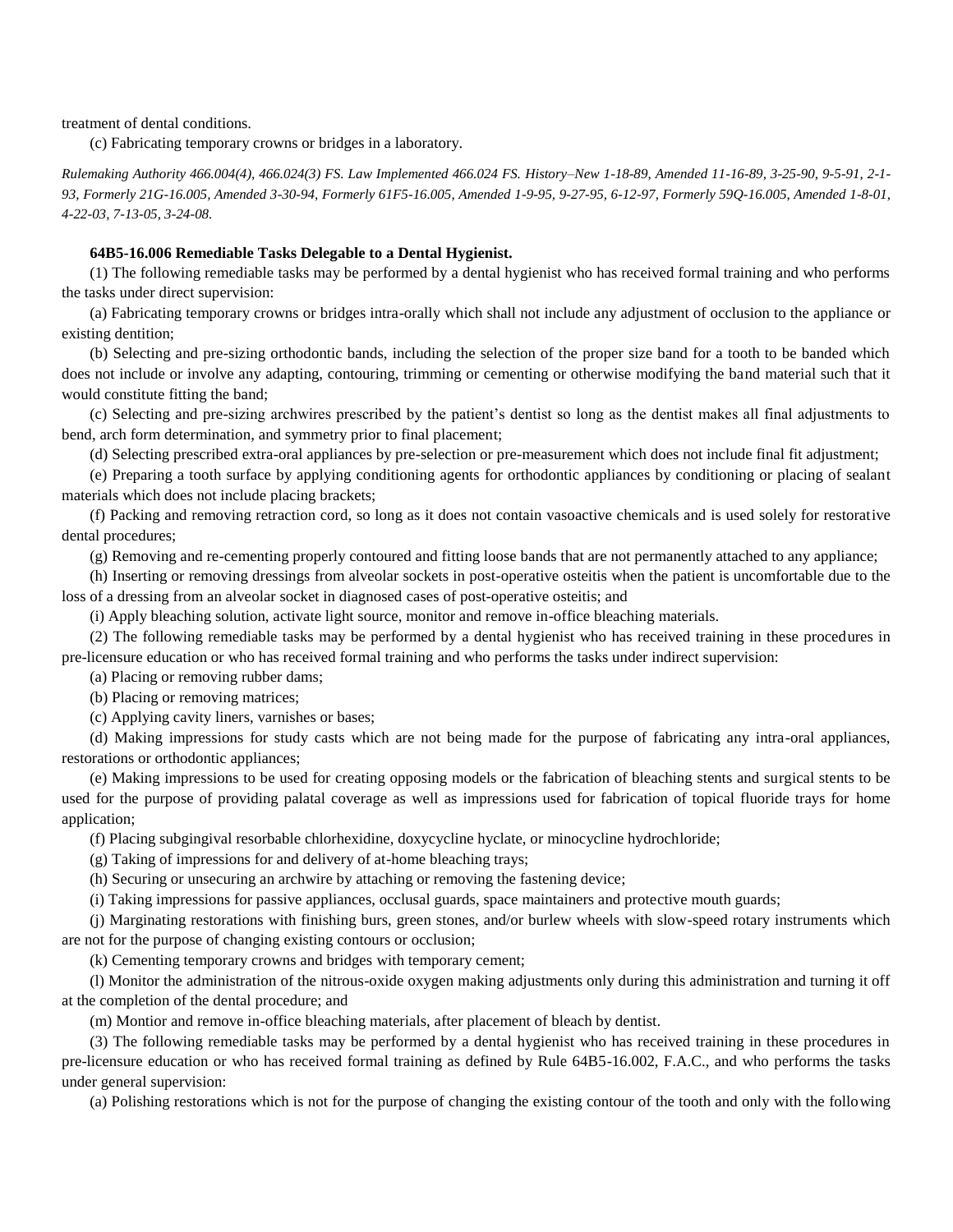instruments used with appropriate polishing materials – burnishers, slow-speed hand pieces, rubber cups, and bristle brushes;

(b) Polishing clinical crowns of the teeth which is not for the purpose of changing the existing contour of the teeth and only with the following instruments used with appropriate polishing materials – slow-speed hand pieces, bristle brushes, rubber cups, porte polishers and air-abrasive polishers;

(c) Applying of topical fluorides which are approved by the American Dental Association or the Food and Drug Administration, including the use of fluoride varnishes;

(d) Removing excess cement from dental restorations and appliances with non-mechanical hand instruments or ultrasonic scalers only;

(e) Placing periodontal or surgical dressings;

(f) Removing periodontal or surgical dressings;

(g) Removing sutures;

(h) Using appropriate implements to preassess and chart suspected findings of the oral cavity;

(i) Applying sealants;

(j) Placing or removing prescribed pre-treatment separators; and

(k) Insert and/or perform minor adjustments to sports mouth guards and custom fluoride trays.

(4) The following remediable tasks may be performed by a dental hygienist who has received training in these procedures in pre-licensure education or on-the-job training and who performs the tasks under general supervision:

(a) Fabricating temporary crowns and bridges in a laboratory;

(b) Applying topical anesthetics and anti-inflammatory agents which are not applied by aerosol or jet spray;

(c) Taking or recording patients' blood pressure rate, pulse rate, respiration rate, case history and oral temperature;

(d) Retracting lips, cheeks and tongue;

(e) Irrigating and evacuating debris not to include endodontic irrigation;

(f) Placing and removing cotton rolls;

(g) Placing or removing temporary restorations with non-mechanical hand instruments only; and

(h) Obtaining bacteriological cytological (plaque) specimens, which do not involve cutting of the tissue and which do not include taking endodontic cultures, to be examined under a microscope for educational purposes.

(5) The following remediable task may be performed by a dental hygienist who has received on-the-job training and who performs the task under direct supervision: Changing of bleach pellets in the internal bleaching process of non-vital, endodontically treated teeth after the placement of a rubber dam. A dental hygienist may not make initial access preparations.

(6) Administration of Local Anesthesia:

(a) Notwithstanding Section 466.003(11), F.S., the administration of local anesthesia becomes a remediable and delegable task if a Florida licensed dental hygienist has been appropriately certified by the Board and has received a certificate from the Florida Department of Health authorizing the dental hygienist to administer local anesthesia in compliance with and pursuant to Section 466.017(5), F.S. Upon the issuance of the certificate, the hygienist will be referred to as a Certified Registered Dental Hygienist.

(b) Under direct supervision, a CRDH may administer local anesthesia in accordance with the following:

1. The patient must be eighteen years of age or older;

2. The patient must not be sedated; and

3. The CRDH may administer intraoral block and soft tissue infiltration anesthesia.

(c) A Registered Dental Hygienist may apply for certification as a Certified Registered Dental Hygienist after completion of the required education mandated by Section 466.017(5), F.S. and in accordance with Rule 64B5-14.003, F.A.C.

*Rulemaking Authority 466.004(4), 466.017(6), 466.023, 466.024 FS. Law Implemented 466.017(6), 466.023, 466.024 FS. History–New 1-18-89, Amended 11-16-89, 3-25-90, 9-5-91, 2-1-93, Formerly 21G-16.006, Amended 3-30-94, Formerly 61F5-16.006, Amended 1-9-95, 6-12-97, Formerly 59Q-16.006, Amended 1-25-98, 9-9-98, 3-25-99, 4-24-00, 9-27-01, 7-13-05, 2-14-06, 3-24-08, 7-20-09, 10-17-10, 8-5-12.*

## **64B5-16.007 Levels of Supervision for Dental Hygienists.**

By virtue of their training and licensure, dental hygienists are authorized to perform the following remediable tasks without additional training as defined in Chapter 64B5-16, F.A.C., under the following levels of supervision:

(1) Direct supervision: Gingival curettage.

(2) Indirect supervision: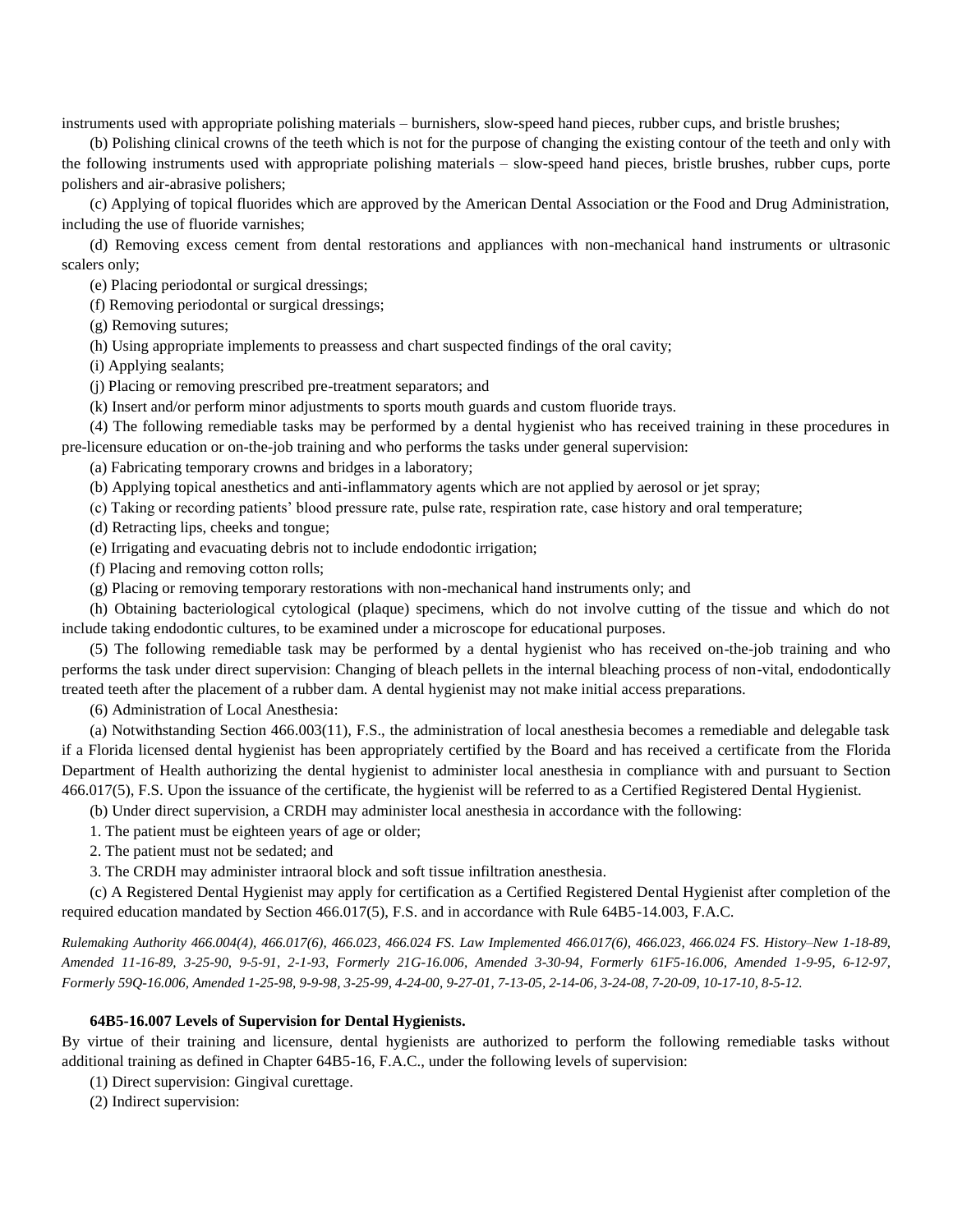(a) Root planing.

(b) Removal of excess remaining bonding adhesive or cement following orthodontic appliance removal with slow-speed rotary instrument, hand instrument or ultrasonic scalers.

(3) General Supervision:

(a) Removing calculus deposits, accretions and stains from exposed surfaces of the teeth and from the tooth surfaces within the gingival sulcus (prophylaxis);

(b) Placing and exposing dental and carpal radiographic film and sensors; and

(4) Without Supervision: Provide educational programs, faculty or staff training programs, authorized fluoride rinse programs, apply fluoride varnishes, instruct patients in oral hygiene care and supervising patient oral hygiene care and other services which do not involve diagnosis or treatment of dental conditions.

*Rulemaking Authority 466.004, 466.023, 466.024 FS. Law Implemented 466.023, 466.024(3) FS. History–New 1-18-89, Formerly 21G-16.007, 61F5-16.007, Amended 9-27-95, 6-12-97, Formerly 59Q-16.007, Amended 1-8-01, 6-11-07, 7-20-09.*

## **64B5-16.0075 Dental Charting by Dental Hygienists.**

(1) Pursuant to Section 466.0235, F.S., a Florida licensed dental hygienist is permitted to, without supervision and within the lawful scope of their duties as authorized by law, perform dental charting of hard and soft tissues in public and private educational institutions of the state and Federal Government, nursing homes, assisted living and long-term care facilities, community health centers, county health departments, mobile dental or health units, health access settings as defined in Section 466.003, F.S., and epidemiological surveys for public health. A Florida licensed dental hygienist is permitted to perform dental charting on a volunteer basis at health fairs.

(2) Each person who receives a dental charting, or the parent or legal guardian of the person receiving dental charting, by a dental hygienist pursuant to Section 466.0235, F.S., and this rule shall receive a dental charting form that contains the following information and the patient shall acknowledge the following information before receiving the dental charting procedure:

(a) The patient's name and the names of the patient's parent or legal guardian if the patient is a minor.

(b) The patient's address or the address of the patient's parent or legal guardian if the patient is a minor.

(c) The date of the dental charting.

(d) The name, license number, and place of employment of the dental hygienist performing the dental charting.

(e) The location where the dental charting is being performed.

(f) A statement that the purpose of dental charting is to collect data for use by a dentist at a prompt subsequent examination.

(g) A statement that the dental charting performed is not a substitute for a comprehensive dental examination.

(h) A statement emphasizing that diagnosis of caries, soft tissue disease, oral cancer, temporo-mandibular joint disease (TMJ), and dentofacial malocclusions can only be completed by a dentist in the context of delivering a comprehensive dental examination.

(i) A statement emphasizing the inherent limitations of dental charting and encouraging the patient to receive a complete examination by a dentist in rendering a professional diagnosis of the patient's overall health needs.

(j) Before performing periodontal probing as part of a dental charting, dental hygienists shall include a written statement on the dental charting form that the patient has received medical clearance from a physician or dentist.

(3) Dental hygienists are not permitted to receive direct reimbursement for dental charting performed under Section 466.0235, F.S., and this rule by Medicaid, health insurers, health maintenance organizations, prepaid dental plans, or other third-party payors beyond what is otherwise allowable by law.

(4) All referrals made in conjunction with the provision of dental charting services under Section 466.0235, F.S., and this rule shall be in strict conformance with federal and state patient referral, anti-kickback, and patient brokering laws.

(5) A dental hygienist performing dental charting without supervision shall not be deemed to have created either a patient of record or a medical record.

*Rulemaking Authority 466.004(4), 466.0235 FS. Law Implemented 466.0235 FS. History–New 12-26-06, Amended 6-11-07, 7-1-12.*

#### **64B5-16.008 Emergency Remediable Tasks.**

In an emergency in which a dentist of record is unable to be physically present to pre-examine the patient, and the patient will be seen by a dentist within 3 days, the following remediable tasks may be performed by both dental assistants and dental hygienists who hold current CPR certification from the American Red Cross, the American Heart Association or an equivalent CPR training